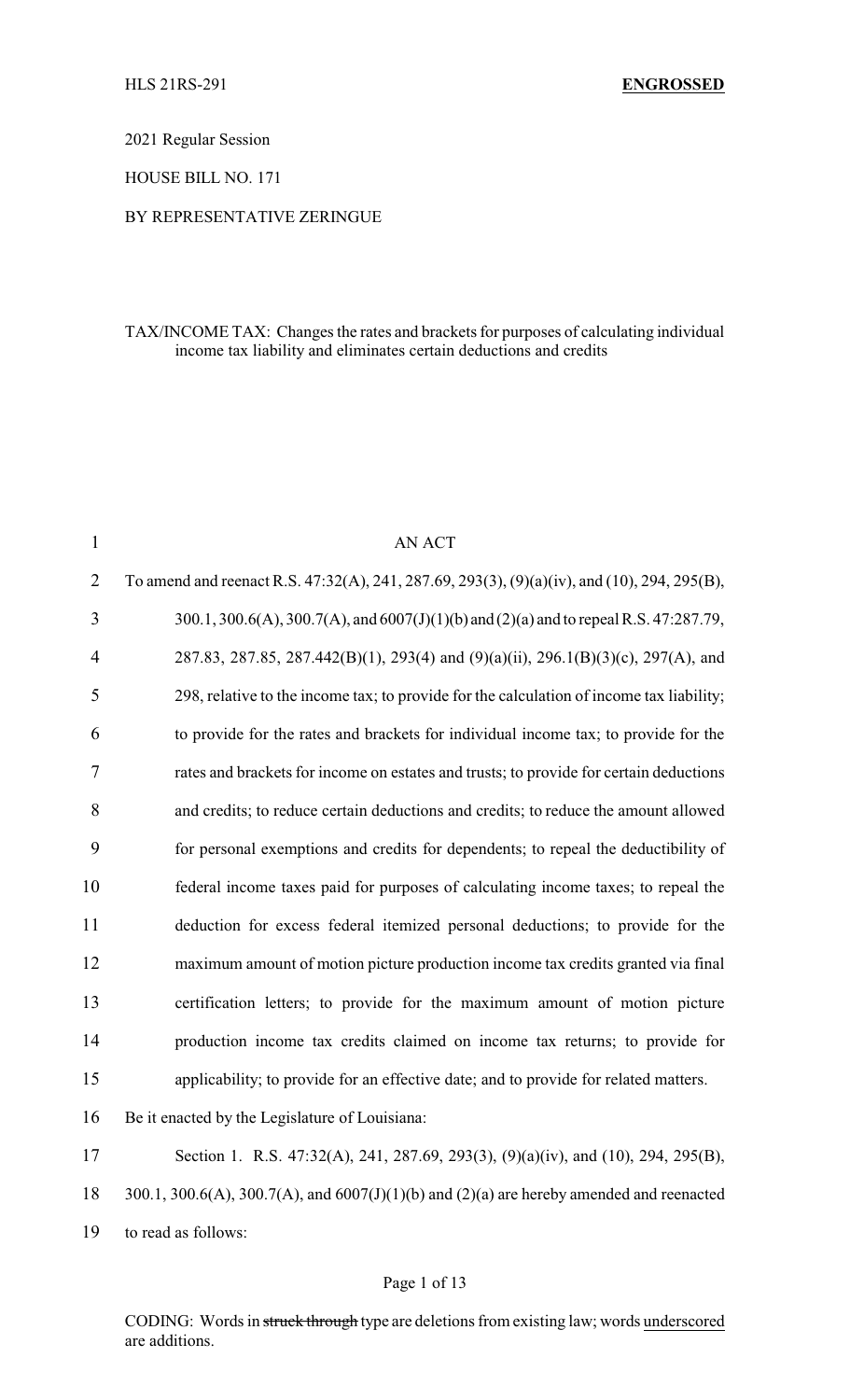| 1              | §32. Rates of tax                                                                     |
|----------------|---------------------------------------------------------------------------------------|
| $\overline{2}$ | A. On individuals. The tax to be assessed, levied, collected and paid upon            |
| 3              | the taxable income of an individual shall be computed at the following rates:         |
| 4              | (1) Two percent No tax shall be assessed on that portion of the first twelve          |
| 5              | thousand five hundred dollars of net income which is in excess of the credits against |
| 6              | net income provided for in R.S. 47:79;.                                               |
| 7              | (2) Four percent on the next thirty-seven thousand five hundred dollars of            |
| 8              | net income;                                                                           |
| 9              | (3) Six percent on any amount of net income in excess of fifty thousand               |
| 10             | dollars of net income Four percent on net income in excess of twelve thousand five    |
| 11             | hundred dollars.                                                                      |
| 12             | *<br>*<br>*                                                                           |
| 13             | §241. Net income subject to tax                                                       |
| 14             | The net income of a nonresident individual or a corporation subject to the tax        |
| 15             | imposed by this Chapter shall be the sum of the net allocable income earned within    |
| 16             | or derived from sources within this state, as defined in R.S. 47:243, and the net     |
| 17             | apportionable income derived from sources in this state, as defined in R.S. 47:244,   |
| 18             | less the amount of federal income taxes attributable to the net allocable income and  |
| 19             | net apportionable income derived from sources in this state. The amount of federal    |
| 20             | income taxes to be so deducted shall be that portion of the total federal income tax  |
| 21             | which is levied with respect to the particular income derived from sources in this    |
| 22             | state to be computed in accordance with rules and regulations of the collector of     |
| 23             | revenue. Proper adjustment shall be made for the actual tax rates applying to         |
| 24             | different classes of income and for all differences in the computation of net income  |
| 25             | for purposes of federal income taxation as compared to the computation of net         |
| 26             | income under this Chapter. Where the allocation of the tax is to be based on a ratio  |
| 27             | of the amount of net income of a particular class, both the numerator and the         |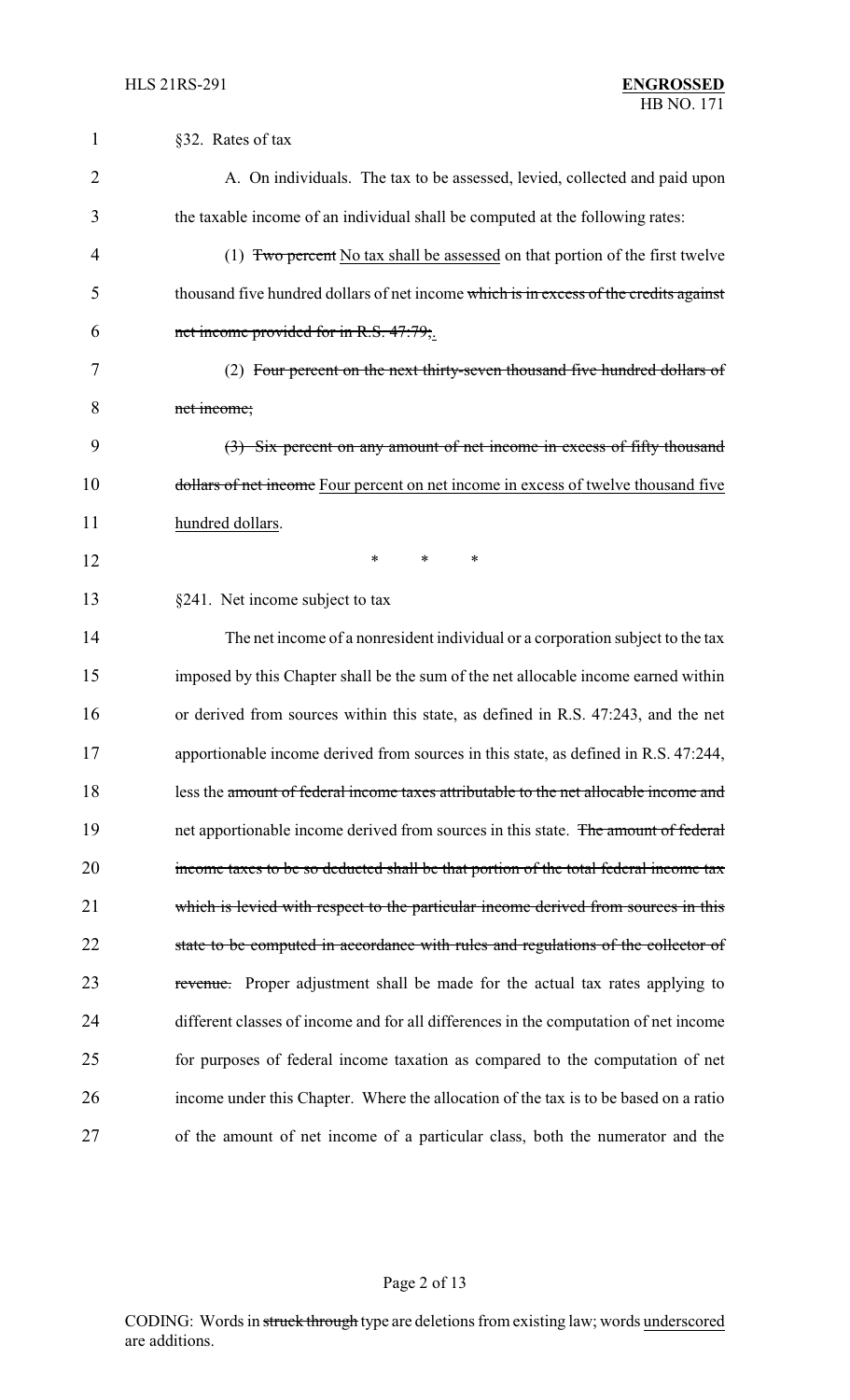| 1              | denominator of the fraction used in determining the ratio shall be computed on the    |
|----------------|---------------------------------------------------------------------------------------|
| $\overline{2}$ | basis that such net income is determined for federal income tax purposes.             |
| 3              | $\ast$<br>$\ast$<br>*                                                                 |
| 4              | §287.69. Louisiana taxable income defined                                             |
| 5              | "Louisiana taxable income" means Louisiana net income, after adjustments,             |
| 6              | less the federal income tax deduction allowed by R.S. 47:287.85. "After adjustments"  |
| 7              | means after the application of the net operating loss adjustment allowed by R.S.      |
| 8              | 47:287.86.                                                                            |
| 9              | $\ast$<br>*<br>∗                                                                      |
| 10             | §293. Definitions                                                                     |
| 11             | The following definitions shall apply throughout this Part, unless the context        |
| 12             | requires otherwise:                                                                   |
| 13             | *<br>*<br>*                                                                           |
| 14             | (3) "Excess federal itemized personal deductions" for the purposes of this            |
| 15             | Part, means the following percentages of the amount by which the federal itemized     |
| 16             | personal deductions exceed the amount of federal standard deductions which is         |
| 17             | designated for the filing status used for the taxable period on the individual income |
| 18             | tax return required to be filed:                                                      |
| 19             | (a) For tax years beginning during calendar year 2007, fifty-seven and one            |
| 20             | half percent of such excess federal itemized personal deductions.                     |
| 21             | (b) For tax years beginning during calendar year 2008, sixty-five percent of          |
| 22             | such excess federal itemized personal deductions.                                     |
| 23             | (c) For all tax years beginning on and or after January 1, 2009, but before           |
| 24             | January 1, 2023, one hundred percent of such excess federal itemized personal         |
| 25             | deductions.                                                                           |
| 26             | (d) For tax years beginning on or after January 1, 2023, no excess federal            |
| 27             | itemized personal deductions shall be allowed pursuant to this Paragraph.             |
| 28             | ∗<br>∗<br>∗                                                                           |

# Page 3 of 13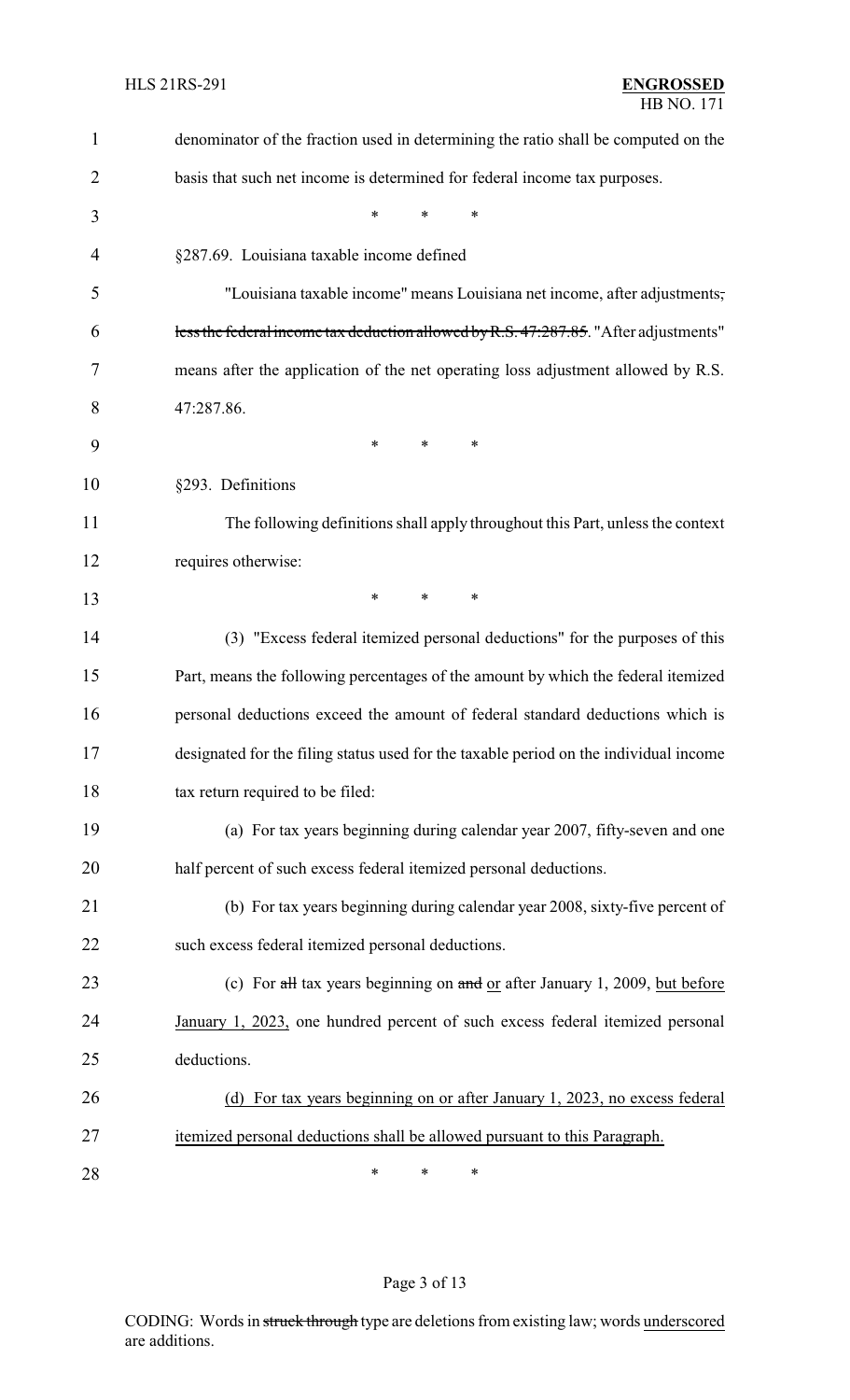| 1              | $(9)(a)$ "Tax table income", for resident individuals, means adjusted gross            |
|----------------|----------------------------------------------------------------------------------------|
| $\overline{2}$ | income plus interest on obligations of a state or political subdivision thereof, other |
| 3              | than Louisiana and its municipalities, title to which obligations vested with the      |
| $\overline{4}$ | resident individual on or subsequent to January 1, 1980, and less:                     |
| 5              | $\ast$<br>*                                                                            |
| 6              | (iv) The excess, if any, of the personal exemptions and deductions provided            |
| 7              | for in R.S. 47.294 over the amount of the personal exemptions and deductions           |
| 8              | already included in the tax tables promulgated by the secretary under authority of     |
| 9              | R.S. 47:295 The personal and dependent deductions provided for in R.S. 47:294.         |
| 10             | *<br>*                                                                                 |
| 11             | (10) "Tax table income", for nonresident individuals, means the amount of              |
| 12             | Louisiana income, as provided in this Part, allocated and apportioned under the        |
| 13             | provisions of R.S. 47:241 through 247, plus the total amount of the personal           |
| 14             | exemptions and deductions already included in the tax tables promulgated by the        |
| 15             | secretary under authority of R.S. 47:295, less the proportionate amount of the federal |
| 16             | income tax liability, excess federal itemized personal deductions, the temporary       |
| 17             | teacher deduction, the recreation volunteer and volunteer firefighter deduction, the   |
| 18             | construction code retrofitting deduction, any gratuitous grant, loan, or other benefit |
| 19             | directly or indirectly provided to a taxpayer by a hurricane recovery entity if such   |
| 20             | benefit was included in federal adjusted gross income, the exclusion provided for in   |
| 21             | R.S. 47:297.3 for S Bank shareholders, the deduction for expenses disallowed by 26     |
| 22             | U.S.C. 280C, salaries, wages or other compensation received for disaster or            |
| 23             | emergency-related work rendered during a declared state disaster or emergency, the     |
| 24             | deduction for net capital gains, the pass-through entity exclusion provided in R.S.    |
| 25             | 47:297.14, and personal exemptions and deductions provided for in R.S. 47:294. The     |
| 26             | proportionate amount is to be determined by the ratio of Louisiana income to federal   |
| 27             | adjusted gross income. When federal adjusted gross income is less than Louisiana       |
| 28             | income, the ratio shall be one hundred percent.                                        |
|                |                                                                                        |

\* \* \*

# Page 4 of 13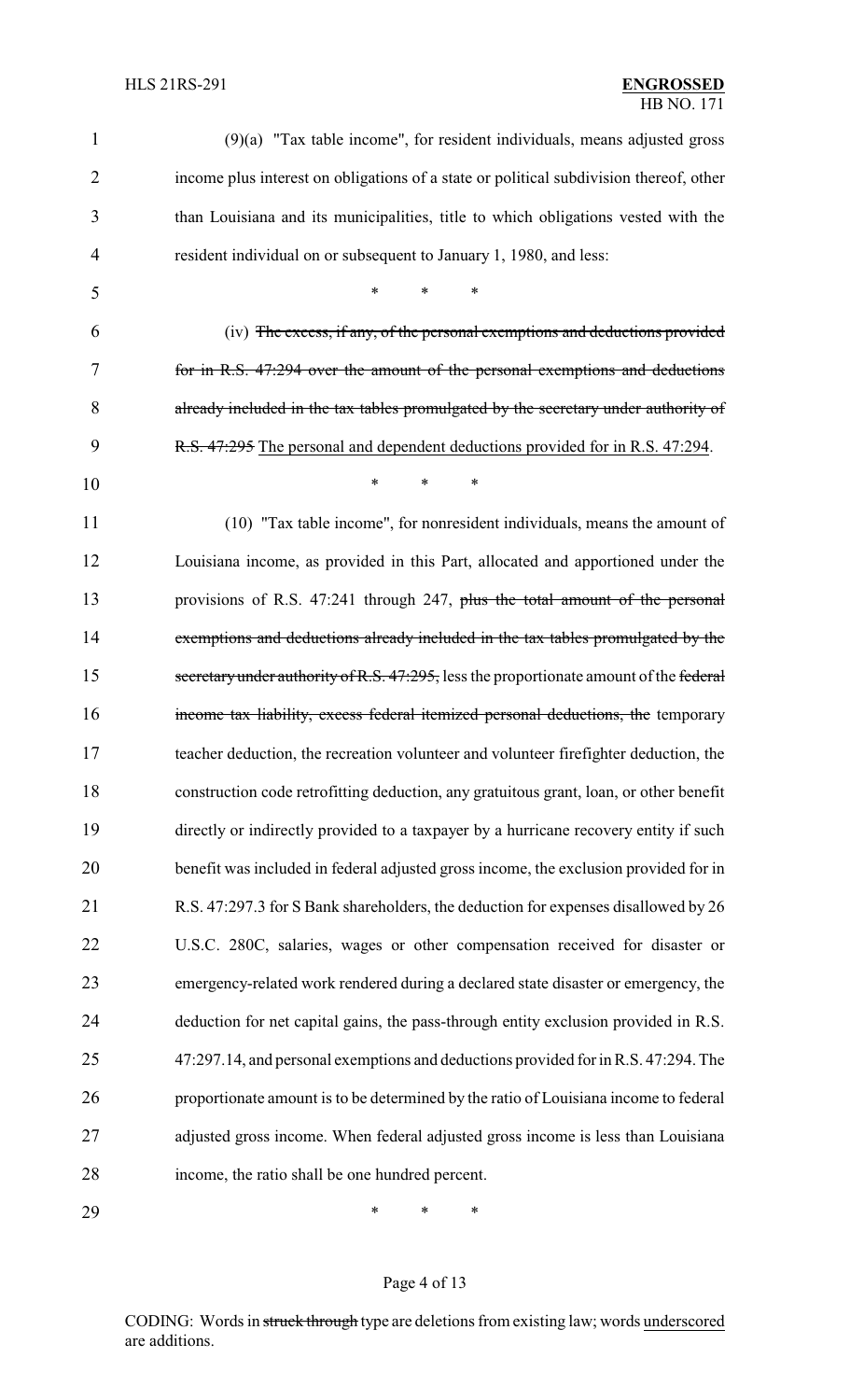| $\mathbf{1}$ | Filing status; personal Personal exemptions; and credit deductions for<br>§294.       |
|--------------|---------------------------------------------------------------------------------------|
| 2            | dependents                                                                            |
| 3            | All personal exemptions and deductions for dependents allowed in                      |
| 4            | determining federal income tax liability, including the extra exemption for the blind |
| 5            | and aged, will be allowed in determining the tax liability in this Part.              |
| 6            | A. Taxpayers are required to use the same filing status and claim the same            |
| 7            | exemptions on their return required to be filed under this Part as they used on their |
| 8            | federal income tax return. The amounts to be taken into consideration shall be as     |
| 9            | follows:                                                                              |
| 10           | A. A combined personal exemption and standard deduction in the following              |
| 11           | amounts:                                                                              |
| 12           | a. Single Individual<br>\$4500.00                                                     |
| 13           | b. Married-Joint Return and a Qualified Surviving Spouse \$9000.00                    |
| 14           | c. Married-Separate<br><del>\$4500.00</del>                                           |
| 15           | d. Head of Household<br>\$9000.00                                                     |
| 16           | B. An additional deduction of one thousand dollars shall be allowed for each          |
| 17           | allowable exemption in excess of those required to qualify for the exemption          |
| 18           | allowable under R.S. 47:294(A).                                                       |
| 19           | B.(1) An exemption of one thousand dollars shall be allowed for a taxpayer            |
| 20           | who is blind, is deaf, has sustained the loss of one or more limbs, or has an         |
| 21           | intellectual disability.                                                              |
| 22           | Each person claiming an exemption pursuant to the provisions of this<br>(2)           |
| 23           | Subsection shall provide proof of a claim by providing a certificate from a qualified |
| 24           | physician or optometrist.                                                             |
| 25           | A deduction of one thousand dollars shall be allowed for each<br>C.(1)(a)             |
| 26           | dependent allowed in determining federal income tax liability who is blind, is deaf,  |
| 27           | has sustained the loss of one or more limbs, or has an intellectual disability.       |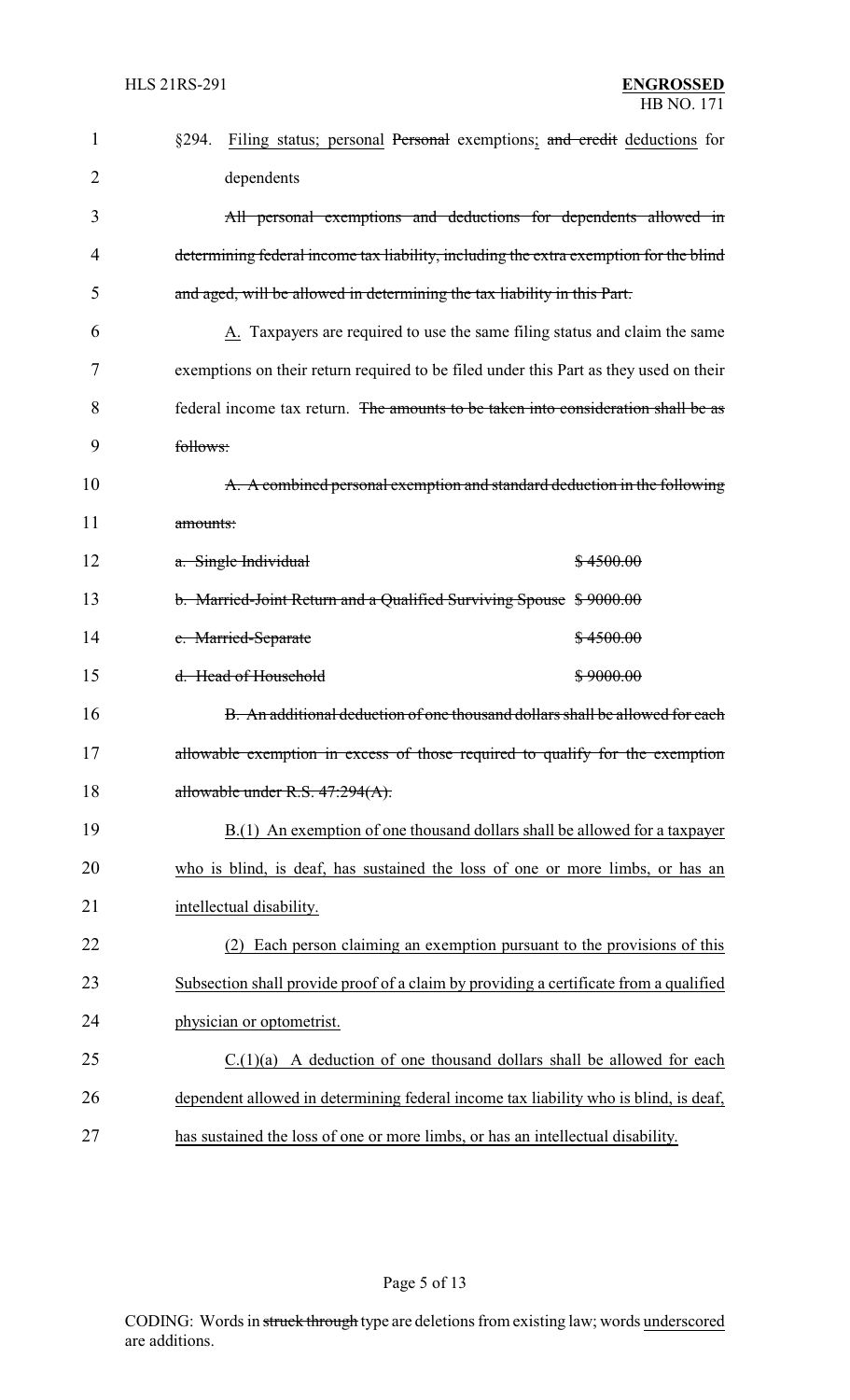| $\mathbf{1}$   | (b) The taxpayer claiming the deduction authorized in this Paragraph shall                |
|----------------|-------------------------------------------------------------------------------------------|
| $\overline{2}$ | provide proof of a claim by providing a certificate from a qualified physician or         |
| 3              | optometrist issued for each dependent for which a deduction is claimed.                   |
| 4              | In addition to the deduction authorized in Paragraph (1) of this<br>(2)                   |
| 5              | Subsection, an additional deduction of one thousand dollars shall be allowed for each     |
| 6              | dependent as allowed in determining federal income tax liability.                         |
| 7              | D. As used in this Section, the following terms shall have the definitions                |
| 8              | ascribed to them, unless the context indicates otherwise:                                 |
| 9              | "Blind" shall mean and refer to a person who, after examination by a<br>(1)               |
| 10             | licensed physician skilled in diseases of the eye or by a licensed optometrist, has       |
| 11             | been determined to have not more than 20/200 central visual acuity in the better eye      |
| 12             | with correcting lenses, or an equally disabling loss of the visual field as evidenced     |
| 13             | by a limitation to the field of vision in the better eye to such a degree that its widest |
| 14             | diameter subtends an angle of no greater than twenty degrees.                             |
| 15             | (2) "Deaf" shall mean and refer to a person whose hearing is so impaired that             |
| 16             | it is insufficient for use in an occupation or activity for which hearing is essential.   |
| 17             | §295. Tax imposed on individuals; administration                                          |
| 18             | *<br>*<br>*                                                                               |
| 19             | B. The secretary shall establish tax tables that calculate the tax owed by                |
| 20             | taxpayers based upon where their taxable income falls within a range that shall not       |
| 21             | exceed two hundred fifty dollars. The secretary shall provide in the tax tables that      |
| 22             | the combined personal exemption, standard deduction, and other exemption                  |
| 23             | deductions in R.S. 47:294 shall be deducted from the two percent lower bracket. If        |
| 24             | such the combined exemptions and deductions exceed the two percent lower bracket,         |
| 25             | the excess shall be deducted from the four percent higher bracket. If such combined       |
| 26             | exemptions and deductions exceed the two and four percent brackets, the excess            |
| 27             | shall be deducted from the six percent bracket.                                           |
| 28             | *<br>∗<br>∗                                                                               |

# Page 6 of 13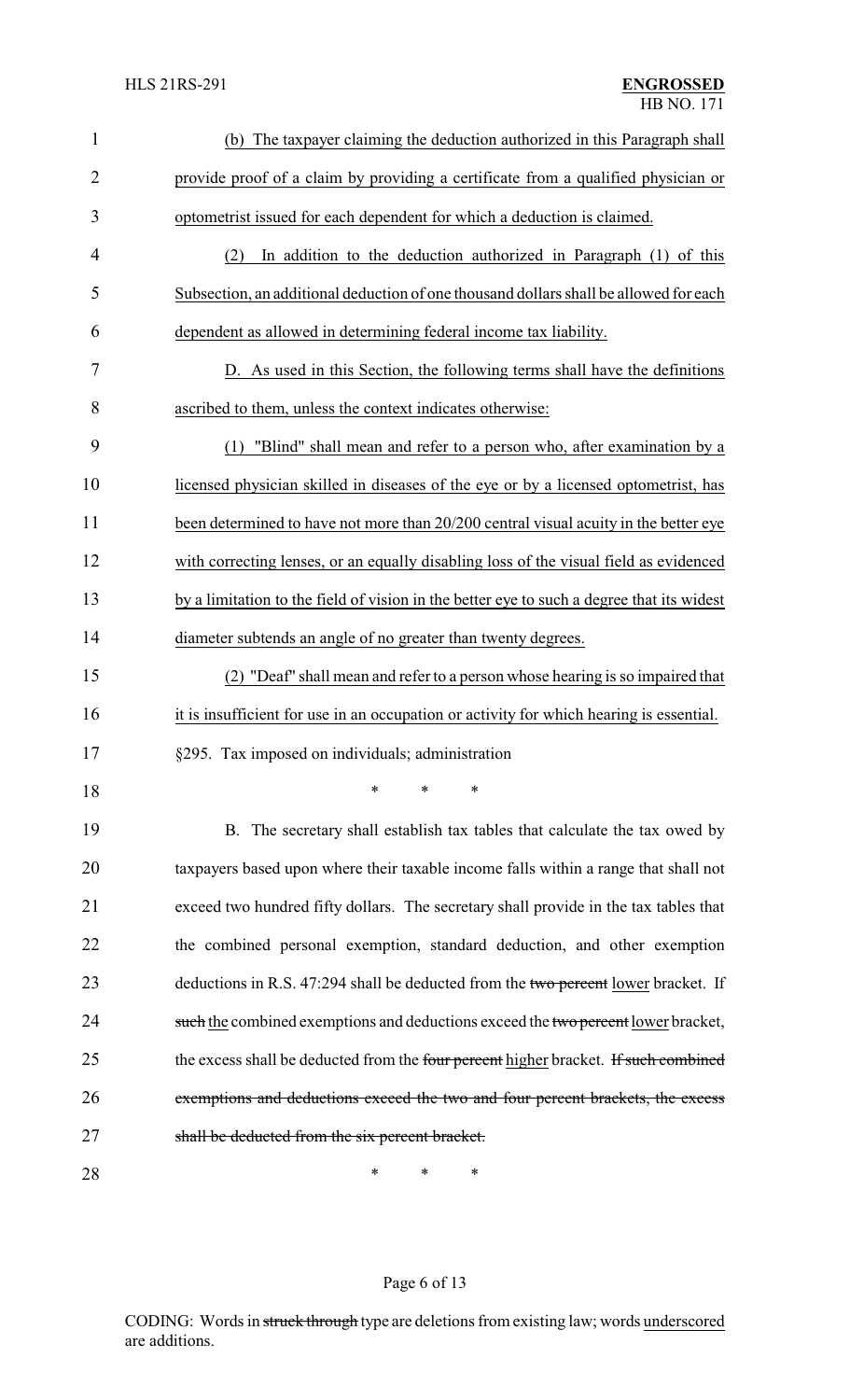| 1              | §300.1. Tax imposed                                                                  |
|----------------|--------------------------------------------------------------------------------------|
| $\overline{2}$ | There is imposed an income tax for each taxable year upon the Louisiana              |
| 3              | taxable income of every estate or trust, whether resident or nonresident. The tax to |
| 4              | be assessed, levied, collected, and paid upon the Louisiana taxable income of an     |
| 5              | estate or trust shall be computed at the following rates:                            |
| 6              | (1) Two percent on the first ten thousand No tax shall be assessed on the first      |
| 7              | twelve thousand five hundred dollars of Louisiana taxable income.                    |
| 8              | (2) Four percent on the next forty thousand dollars of Louisiana taxable             |
| 9              | income.                                                                              |
| 10             | (3) Six percent on Louisiana taxable income in excess of fifty thousand              |
| 11             | dollars Four percent on Louisiana taxable income in excess of twelve thousand five   |
| 12             | hundred dollars.                                                                     |
| 13             | $\ast$<br>$\ast$<br>$\ast$                                                           |
| 14             | §300.6. Louisiana taxable income of resident estate or trust                         |
| 15             | A. Definition. "Louisiana taxable income" of a resident estate or trust means        |
| 16             | the taxable income of the estate or trust determined in accordance with federal law  |
| 17             | for the same taxable year, as specifically modified by the provisions contained in   |
| 18             | Subsection B of this Section, less a federal income tax deduction to be computed     |
| 19             | following the provisions of R.S. 47:287.83 and 287.85 in accordance with the         |
| 20             | following provisions:                                                                |
| 21             | (1) In computing Louisiana taxable income, no federal income tax deduction           |
| 22             | shall be allowed on net income upon which no Louisiana income tax has been           |
| 23             | incurred, or upon which, for any reason whatsoever, no Louisiana income tax will     |
| 24             | be paid. When computing Louisiana taxable income, the secretary may consider         |
| 25             | reductions to the federal income tax deduction in accordance with the provisions of  |
| 26             | this Paragraph.                                                                      |
| 27             | (2) The alternative minimum tax is a federal income tax deductible to the            |
| 28             | extent that it is applicable to regular federal taxable income. Any alternative      |
| 29             | minimum tax paid on tax preference items shall not be deductible. In accordance      |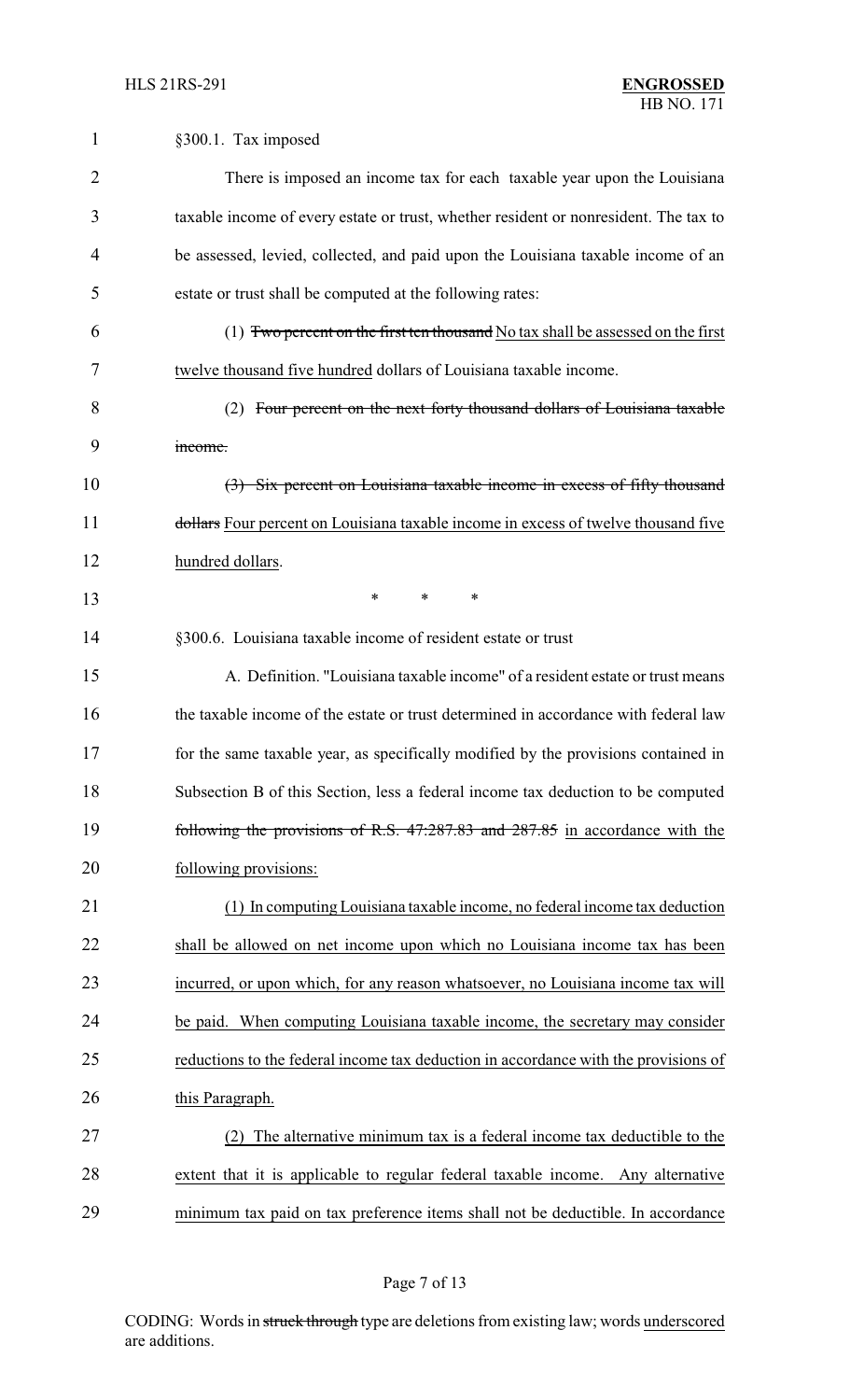| with the provisions of this Paragraph, the secretary may determine the deductible |
|-----------------------------------------------------------------------------------|
| portion of the alternative minimum tax.                                           |

 (3) For purposes of this Section, federal income taxes shall include taxes based on net income, accumulated earnings, war profits, excess profits, personal holding company income, and tax from recomputation of investment credit. For purposes of federal income taxation as compared to the computation of net income under this Part, proper adjustment shall be made for the actual tax rates as applied to different classes of income and for all differences in the computation of net income. The amount of the federal income tax deduction shall be that portion of the total federal income tax, after application of all credits, which is levied on income derived solely from sources in this state as computed under the rules prescribed by 12 the secretary.

 (4) As used in this Subsection, the term "credits" shall not include overpayments of prior year taxes allowed as a credit, estimated tax payments or similar prepayments, credit for prior year alternative minimum tax that is allowed as a credit against the current regular federal income tax, or federal income tax credits determined by the secretary to be presidential disaster area disaster relief credits.

\* \* \*

§300.7. Louisiana taxable income of nonresident estate or trust

 A. Definition. "Louisiana taxable income" of a nonresident estate or trust 21 means such the portion of the taxable income of the nonresident estate or trust determined in accordance with federal law for the same taxable year, as specifically modified by the provisions contained in Subsection C of this Section, that was earned within or derived from sources within this state, less a federal income tax deduction 25 to be computed following the provisions of R.S. 47:287.83 and 287.85 R.S. 47:300.6. **\*** \* \* \* §6007. Motion picture production tax credit **\*** \* \* \*

J. Credit caps, structured pay outs, and project size limitations.

#### Page 8 of 13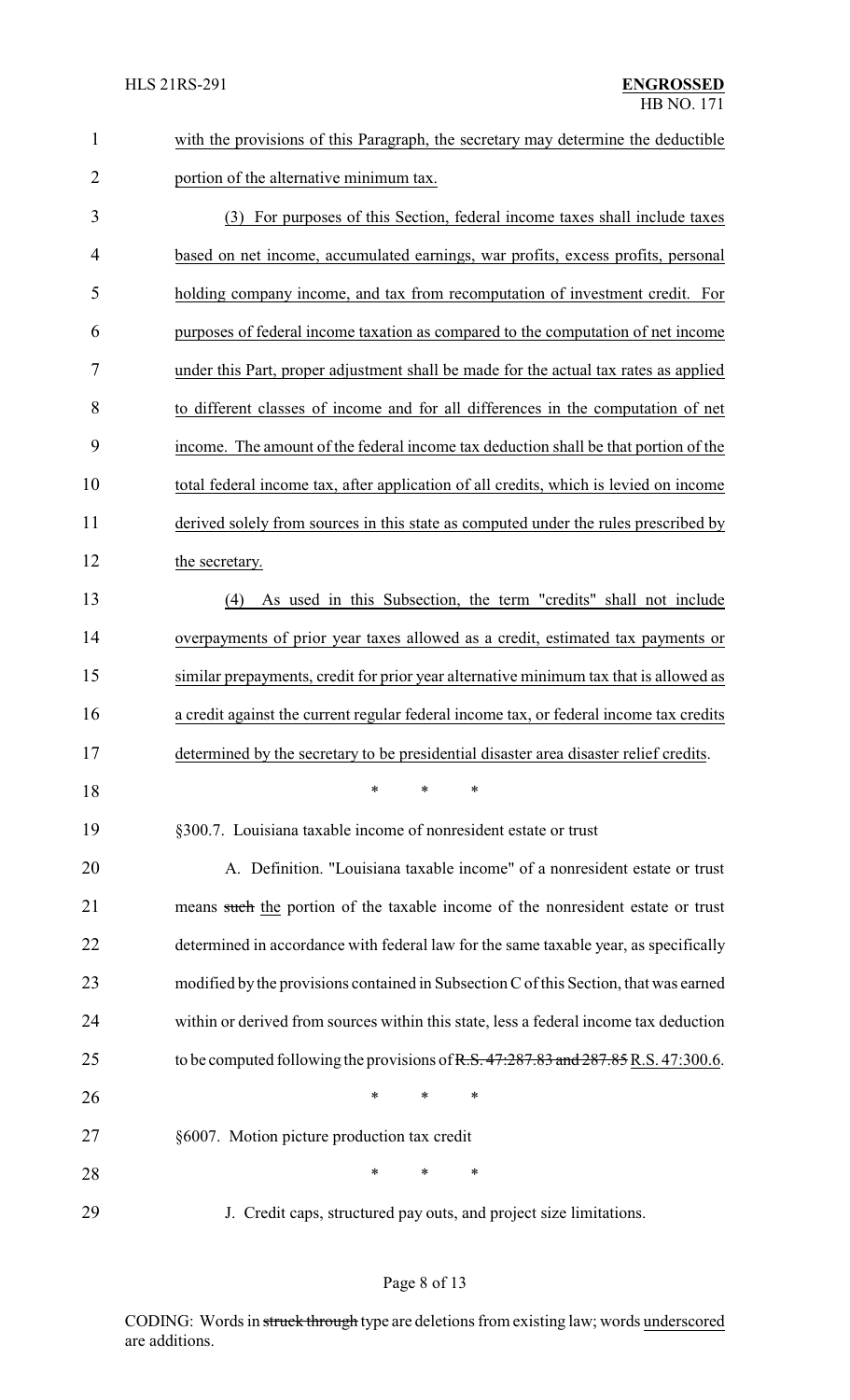(1) Department of Economic Development program issuance cap.

 $*$  \* \* \*

 (b)(i) For applications for state-certified productions and qualified 4 entertainment companies submitted on or after July 1, 2017, through June 30, 2023, the total amount of all tax credits granted in a final certification letter by the department in any fiscal year shall not exceed one hundred fifty million dollars. Twenty percent of the annual program cap shall be reserved as follows: five percent for qualified entertainment companies, five percent for Louisiana screenplay productions, and ten percent for independent film productions. If the total amount of credits applied for in any particular year exceeds the aggregate amount of tax credits allowed for that year, the excess shall be treated as having been applied for on the first day of the subsequent year.

 (ii) For applications for state-certified productions and qualified entertainment companies submitted on or after July 1, 2023, the total amount of all tax credits granted in a final certification letter by the department in any fiscal year shall not exceed seventy-five million dollars. Twenty percent of the annual program cap shall be reserved as follows: five percent for qualified entertainment companies, five percent for Louisiana screenplay productions, and ten percent for independent film productions. If the total amount of credits applied for in any particular year exceeds the aggregate amount of tax credits allowed for that year, the excess shall be treated as having been applied for on the first day of the subsequent year.

**\*** \* \* \*

(2) Department of Revenue taxpayer claim cap.

 (a)(i) Beginning July 1, 2017, through June 30, 2023, claims against state income tax allowed on returns for tax credits or transfers of such tax credits, including legacy credits, to the Department of Revenue as provided for in Paragraph (C)(4) of this Section shall be limited to an aggregate total of one hundred eighty million dollars each fiscal year. If less than one hundred eighty million dollars of such tax credits and transfers are allowed in a fiscal year, the remaining amount, plus

#### Page 9 of 13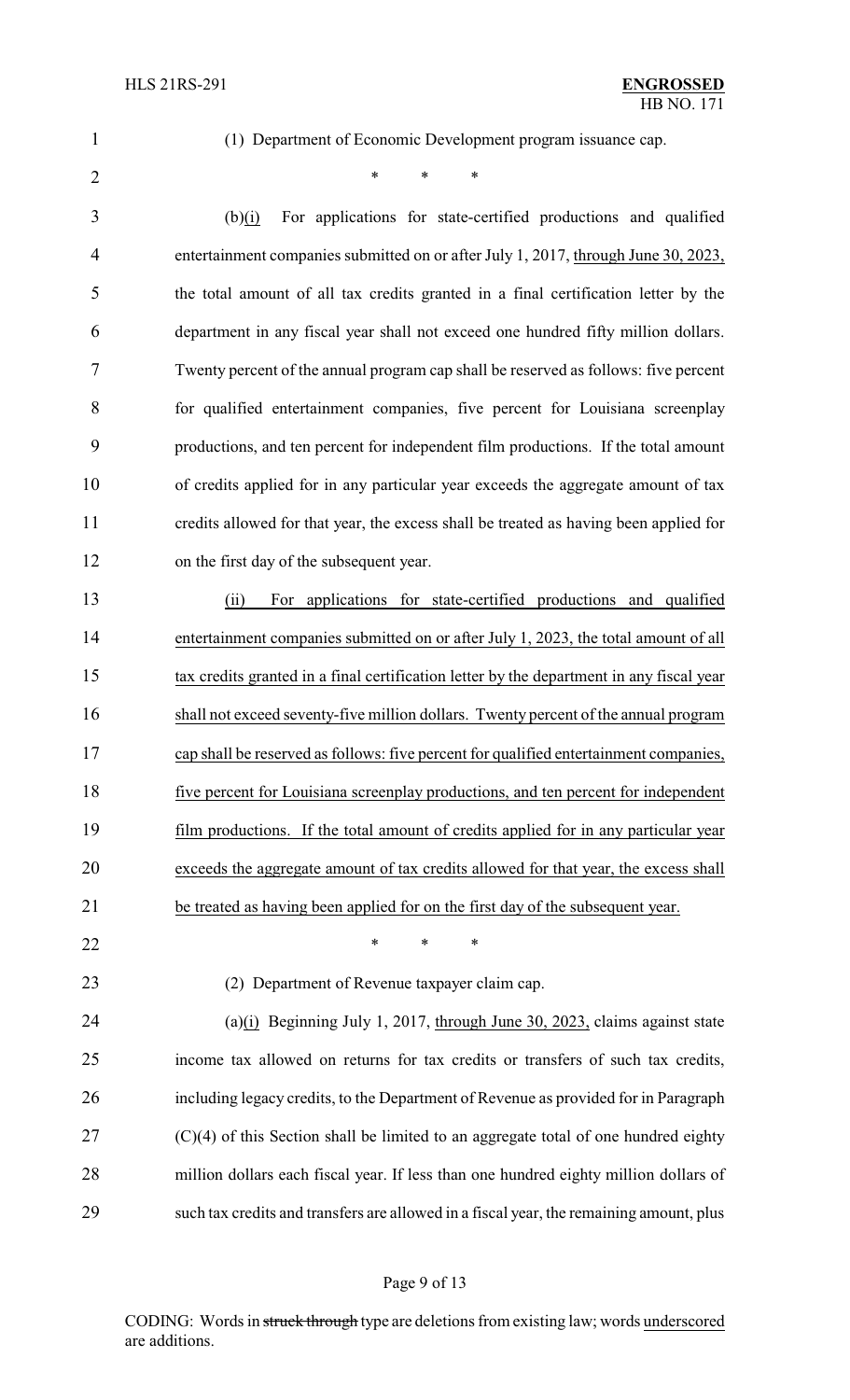| $\mathbf{1}$   | any amounts remaining from previous fiscal years, shall be added to the one hundred         |
|----------------|---------------------------------------------------------------------------------------------|
| $\overline{2}$ | eighty million dollar limit of subsequent fiscal years until that amount of tax credits     |
| 3              | or tax credit transfers to the Department of Revenue are claimed and allowed.               |
| 4              | Beginning July 1, 2023, claims against state income tax allowed on<br>(ii)                  |
| 5              | returns for tax credits or transfers of such tax credits, including legacy credits, to the  |
| 6              | Department of Revenue as provided for in Paragraph $(C)(4)$ of this Section shall be        |
| 7              | limited to an aggregate total of ninety million dollars each fiscal year. If less than      |
| 8              | ninety million dollars of such tax credits and transfers are allowed in a fiscal year,      |
| 9              | the remaining amount, plus any amounts remaining from previous fiscal years, shall          |
| 10             | be added to the ninety million dollar limit of subsequent fiscal years until that           |
| 11             | amount of tax credits or tax credit transfers to the Department of Revenue are              |
| 12             | claimed and allowed.                                                                        |
| 13             | ∗<br>$\ast$<br>∗                                                                            |
| 14             | Section 2. R.S. 47:287.79, 287.83, 287.85, 287.442(B)(1), 293(4) and (9)(a)(ii),            |
| 15             | $296.1(B)(3)(c)$ , $297(A)$ , and 298 are hereby repealed in their entirety.                |
| 16             | Section 3. The provisions of this Act shall be applicable to taxable periods beginning      |
| 17             | on or after January 1, 2023.                                                                |
| 18             | Section 4. This Act shall take effect and become operative if and when the proposed         |
| 19             | amendment of Article VII of the Constitution of Louisiana contained in the Act which        |
| 20             | originated as House Bill No. 207 of this 2021 Regular Session of the Legislature is adopted |
| 21             | at a statewide election and becomes effective.                                              |
|                |                                                                                             |

### DIGEST

The digest printed below was prepared by House Legislative Services. It constitutes no part of the legislative instrument. The keyword, one-liner, abstract, and digest do not constitute part of the law or proof or indicia of legislative intent. [R.S. 1:13(B) and 24:177(E)]

HB 171 Engrossed 2021 Regular Session Zeringue

**Abstract:** Changes the rates and brackets for purposes of calculating individual income tax liability and estates and trusts income tax liability and eliminates the standard and certain dependency deductions, the deduction for excess federal itemized personal deductions, and the deduction for federal income taxes paid for purposes of calculating income tax liability.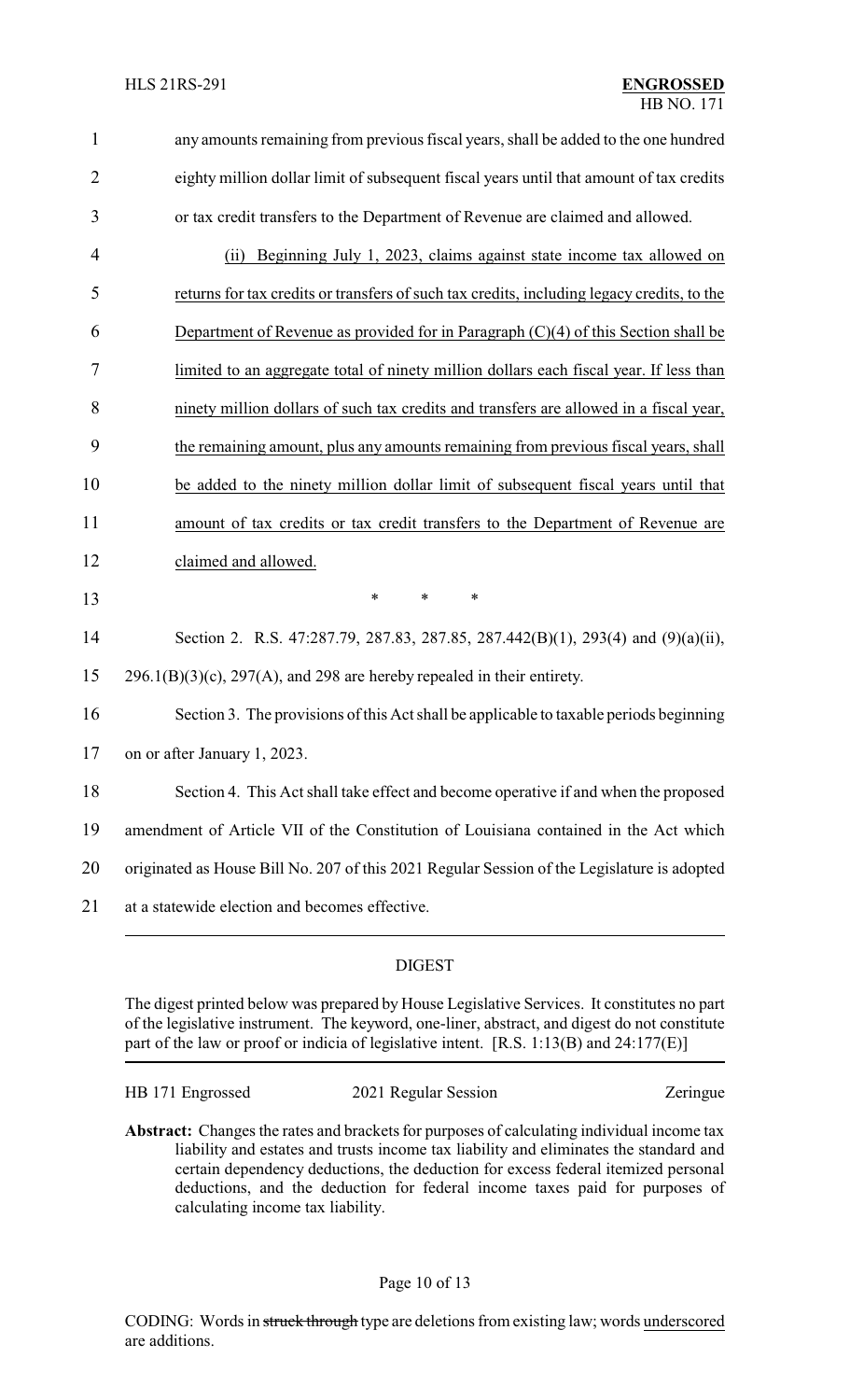Present law provides for a tax to be assessed, levied, collected, and paid upon the taxable income of an individual at the following rates:

- $(1)$  2% on the first \$12,500 of net income.
- $(2)$  4% on the next \$37,500 of net income.
- $(3)$  6% on net income in excess of \$50,000.

Proposed law changes individual income tax rates as follows:

- (1) From 2% on the first \$12,500 of net income to 0% on the first \$12,500 of net income.
- (2) From 4% on the next \$37,500 of net income and 6% in excess of \$50,000 to 4% on net income in excess of \$12,500.

Present law provides that all personal exemptions and deductions for dependents allowed in determining federal income tax liability shall be allowed in determining La. tax liability. Further provides for a combined personal exemption of \$4,500 for single, individual filers, \$9,000 for married, joint filers, \$4,500 for married, separate filers, and \$9,000 for filers who are the head of household.

Proposed law repeals present law.

Present law authorizes a credit of \$400 for each dependent who meets certain criteria.

Proposed law repeals present law and instead provides a \$1,000 deduction for each dependent as defined in present law.

Present law provides that all personal exemptions and deductions for dependents allowed in determining federal income tax liability, including the extra exemption for the blind and aged, will be allowed in determining the tax liability in present law.

Proposed law provides an exemption of \$1,000 for a taxpayer who is blind, is deaf, has sustained the loss of one or more limbs, or has an intellectual disability. Provides a deduction of \$1,000 for each dependent allowed in determining federal income tax liability who is blind, is deaf, has sustained the loss of one or more limbs, or has an intellectual disability. Additionally, provides a deduction of \$1,000 for each dependent as allowed in determining federal income tax liability. Provides definitions and requirements for claiming the exemptions.

Present law requires the secretary to establish tax tables that calculate the tax owed by taxpayers based upon where their taxable income falls within a range that does not exceed \$250. Further requires the secretary to provide in the tax tables the combined personal exemption, standard deduction, and other exemption deductions in present law which is deducted from the 2% bracket. If the combined exemptions and deductions exceed the 2% bracket, the excess is deducted from the 4% bracket, and then the 6% bracket.

Proposed law changes present law by authorizing the combined personal exemption, standard deduction, and other exemption deductions to be deducted from the lowest income tax bracket.

Present law authorizes a deduction from individual income taxes for excess federal itemized personal deductions. The term "excess federal itemized personal deductions" is defined to mean the amount by which the federal itemized personal deductions exceed the amount of federal standard deduction designated for the filing status used for the taxable period on the individual income tax return.

### Page 11 of 13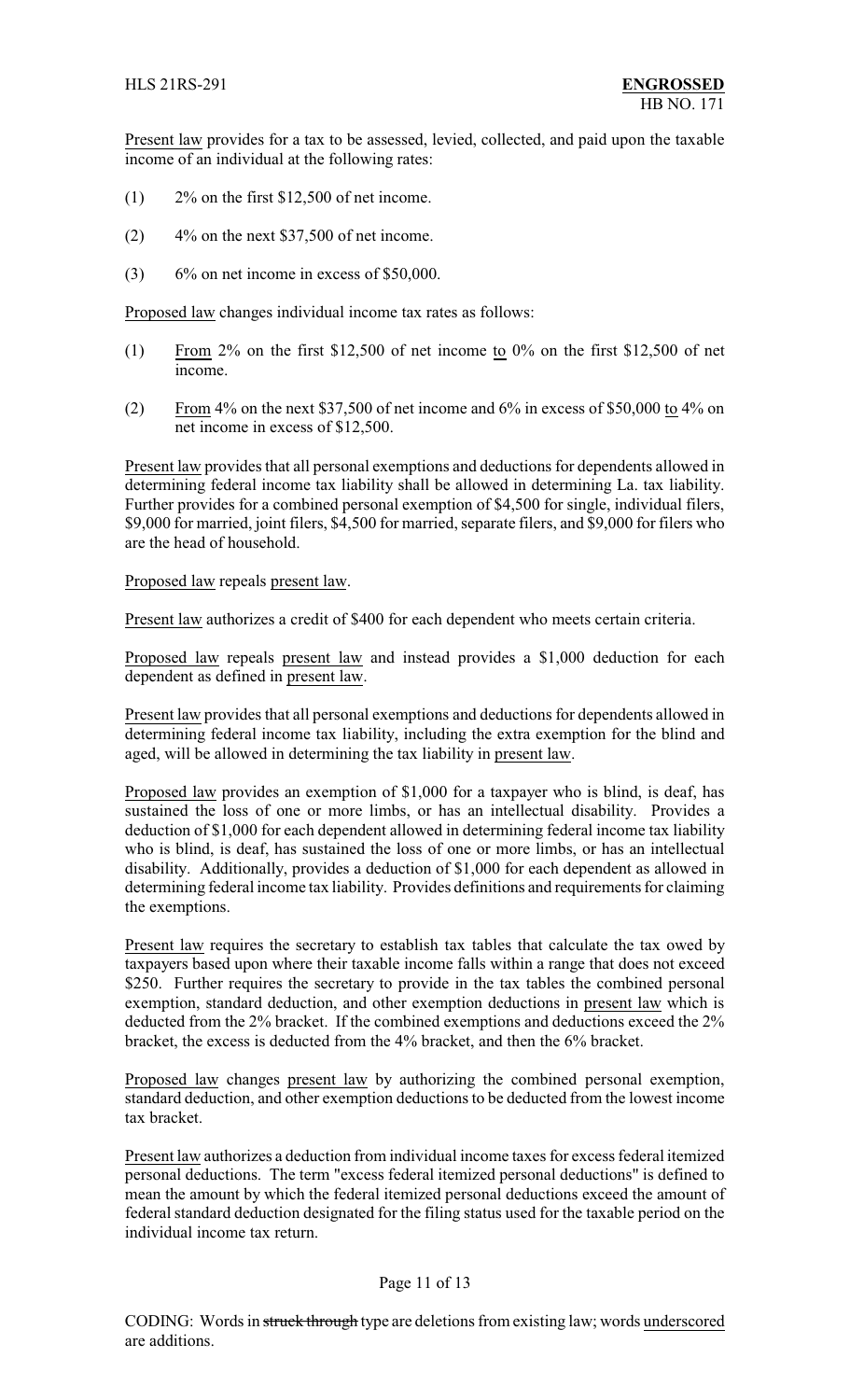Proposed law repeals present law that allows taxpayers to deduct excess federal itemized personal deductions on their state individual income tax returns beginning Jan. 1, 2022.

Present constitution and present law authorize a state deduction for federal income taxes paid for purposes of computing income taxes for the same period.

Proposed law repeals the present law provisions that authorize a state deduction for federal income taxes paid for purposes of calculating income taxes.

Present law provides for the computation of La. taxable income for a resident estate or trust, including provisions for the federal income tax deduction, limitations of deductions for net income, provisions for the federal deduction for alternative minimum tax, and the authority of the secretary of the Dept. of Revenue to consider reductions to the federal income tax deduction and the determination of the deductible portion of an alternative minimum tax.

Proposed law retains present law except as it applies to the deductibility of federal income taxes. Provides that no federal income tax deduction is allowed on net income upon which no La. income tax was incurred or upon which no income tax will be paid.

Present law provides for a tax to be assessed, levied, collected, and paid on the La. taxable income of an estate or trust at the following rates:

- (1) 2% on the first \$10,000 of La. taxable income.
- (2) 4% on the next \$40,000 of La. taxable income.
- (3) 6% on La. taxable income in excess of \$50,000.

Proposed law changes income tax rates on estates and trusts as follows:

- (1) From 2% on the first \$10,000 of La. taxable income to 0% on the first \$12,500 of La. taxable income.
- (2) From 4% on the next \$40,000 of La. taxable income and 6% in excess of \$50,000 to 4% on La. taxable income in excess of \$12,500.

Present law provides for a cap of \$150M in any fiscal year on tax credits that may be granted in a final certification letter by the Dept. of Economic Development (DED) for statecertified productions and qualified entertainment companies submitted on or after July 1, 2017. If the total amount of credits applied for in a year exceeds the aggregate amount of tax credits allowed for that year, the excess shall be treated as having been applied for on the first day of the subsequent year.

Proposed law changes present law by reducing the annual cap on tax credits granted by DED in final certification letters for state-certified productions and qualified entertainment companies submitted on or after July 1, 2023, from \$150M each fiscal year to \$75M for each fiscal year.

Present law provides for a cap of \$180M on the aggregate total amount of tax credit claims that the Dept. of Revenue (DOR) may allow on tax returns in any fiscal year. If less than \$180M of tax credits and transfers are allowed in a fiscal year, the remaining amount, plus any amounts remaining from previous fiscal years, shall be added to the \$180M cap of subsequent fiscal years until that amount of tax credits or tax credit transfers to the DOR are claimed and allowed.

Proposed law changes present law by reducing the annual cap on tax credit claims allowed by DOR beginning July 1, 2023, from \$180M per fiscal year to \$90M per fiscal year. Further changes present law to reduce the amount of tax credit claims that may be allowed

### Page 12 of 13